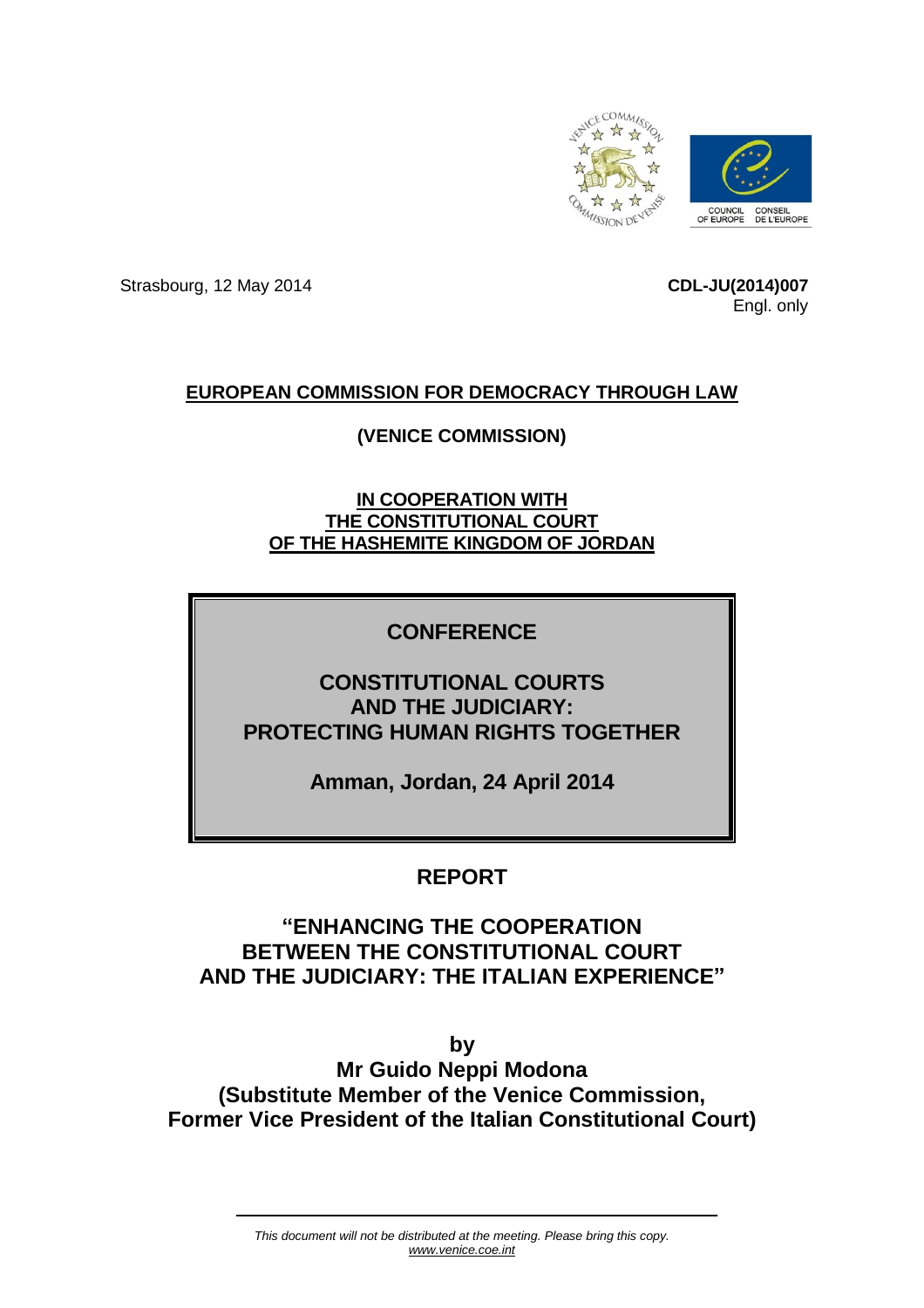### **1. General role and functions of the Italian Constitutional Court**

Before dealing with the specific issue of the Italian system of cooperation between the Constitutional Court and the judiciary, with the intent to enhance the Jordan system of constitutional review, I would like to give some general information about the composition and the functioning of the Italian Constitutional Court. So, the specific issue I have been asked to deal with will be more understandable in the light of the comparison between the Jordanian and the Italian system of constitutional justice.

The Italian Constitutional Court is a relatively recent institution. Nothing similar existed in Italy before the Constitution of 1948, that is to say during the period of the liberal State and afterwards during the fascist regime. The Constituent Assembly, set up in 1946 after the fall of the fascist dictatorship for adopting a democratic Constitution, made the fundamental choice of attributing a "super-legislative" force to the Constitution, so that the ordinary laws could not modify the Constitution or derogate from it.

The fundamental rights and obligations laid down by the Constitution, and the rules that guarantee the balance of power among the Parliament, the Government, and the judiciary were thereby protected even from ordinary laws adopted by the majority of the Parliament.

In this way the traditional absolute supremacy of the laws enacted by the Parliament, expressed in the famous comment that the British Parliament "can do anything but make a man a woman and a woman a man", was replaced in numerous European Constitutions by entrusting a special body – normally called Constitutional Court – with the power of reviewing the constitutionality of ordinary laws and voiding them if deemed unconstitutional. So, the "omnipotence" of the Parliament, as expression of the unquestionable popular supremacy, went to an end. In the wake of the authoritarian political experiences and the repression of democratic institutions between the two World Wars a growing awareness emerged that the safeguard of the fundamental rights established in the constitutions implied a constitutional control also over the Parliament and its laws, admissibility of the popular referendum.

In the European experience after the second World War, in addition to acting as "judges of the laws", the Constitutional Courts are often given other functions, as for instance in Italy conflicts regarding the allocation of power among legislative, executive and judiciary branches of the State, between the State and the Regions, judgments on the charges brought against the President of the Republic in cases of high treason and attacks to the Constitution, admissibility of the popular referendum.

For accomplishing its tasks, the Italian Constitutional court is an independent and impartial body. Its 15 members are appointed, for a non-renewable term of 9 years, for one third by the Parliament with a qualified majority of two-thirds, for one third by the President of the Republic and for the last third by the judges of the higher ordinary and administrative courts. They are selected among law professors, defense lawyers, judges of the superior courts. The Constitutional Court elects the President from among its members for a threeyears renewable term of office.

In its first decision number 1 of 1956 the Court ruled that all laws, also enacted during and before the fascist era, could be reviewed and declared invalid if deemed inconsistent with the Constitution. It is worth mentioning that it took eight years before the constitutional court entered in function, mainly because of the opposition and obstruction carried out by the majority of the parliament, the government and the court of cassation.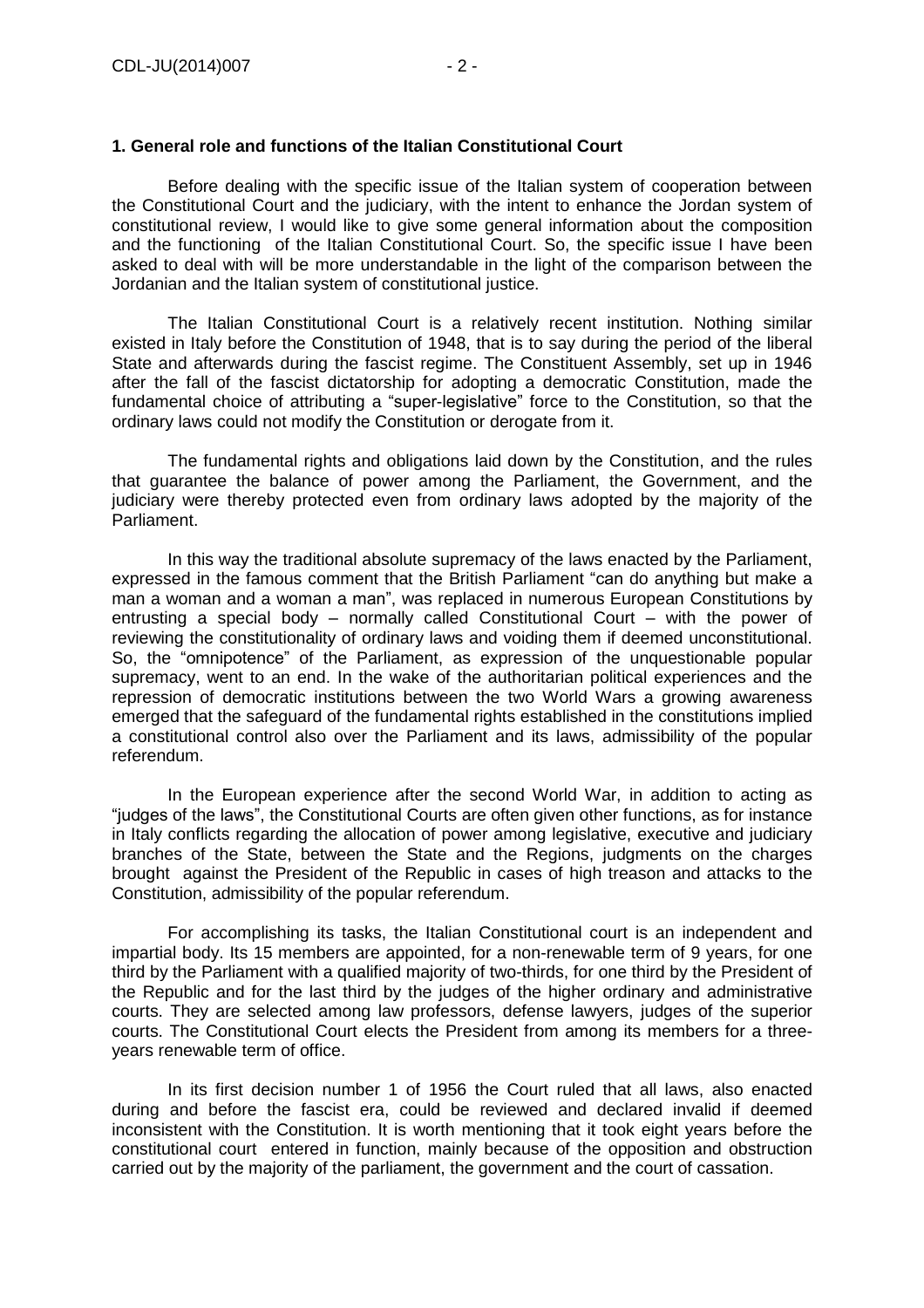Anyway that decision paved the way of innumerable judgments which "swept away" hundreds of provisions of old laws incompatible with the new Constitution, in fields where the Parliament had failed to provide on its own.

#### **2. The Italian system of constitutional review of ordinary laws**

The first and, historically, the most important task of the Italian Constitutional Court is to rule on questions "regarding the constitutional legitimacy of the laws and acts having the force of law issued by the State and the regions". In its role of "judge of the laws" the Court is called on to review whether legislative acts have been enacted in accordance with the parliamentarian procedures stipulated in the Constitution (this is the *formal constitutionality*), and whether their content conforms to constitutional principles (*substantive constitutionality*).

One of the most critical issue regarding the capacity of "judge of the laws" has been the question of "access" to the Court. So, the problem is: who is authorised to refer to the Court questions on the constitutionality of a law? An individual citizen, the Head of State, the Government, parliamentary minorities, the highest ordinary and administrative Court or all the courts?

First of all, the Italian Constitution made the fundamental choice that a law cannot be directly challenged before the Court by an individual citizen or, within a trial, by any party, but the question can only be raised by the judge during a civil, criminal, and administrative proceeding, or before a tax commission, at the request of the parties and also *ex officio* by the court, without being requested by any party.

As a consequence, any judicial authority – from the justice of peace of a small town up to the Supreme Court of Cassation and the Superior State Council – who must resolve a dispute that requires the application of a legal provision whose constitutionality is questionable, has both the power and the duty to refer the question to the Constitutional Court. Thus, there are as many ways of access to the Court as there are judges, at all levels.

This model of constitutional review is referred to as "incidental", insofar the question of a law's constitutionality arises as an "incident" within a judicial proceeding, and it is directly referred to the Court by the judge presiding over the proceeding.

The Italian system does not entrust any other institutional body, such as the Head of the State, the Parliament, the Government with the power to raise questions of constitutionality.

As for the procedural rules, before referring the question to the Constitutional Court the judge must engage in two-steps analysis.

In the first place he or she must offer a reasoned decision as to whether the proposed question is legally relevant in the case; that is, whether the law supposed to be unconstitutional is applicable to decide the case; if the judge realizes that the law must not be applied at the case, the question is deemed not relevant and it is not referred to the Court.

In the second place, the judge must determine whether the challenge has any merit. If the question of constitutionality of the law appears to be clearly without any foundation, the judge rejects the challenge on the grounds that the question is at first sight unfounded (the so called "manifest unfoundedness"). When this is not the case, the judge refers the question directly to the Constitutional Court.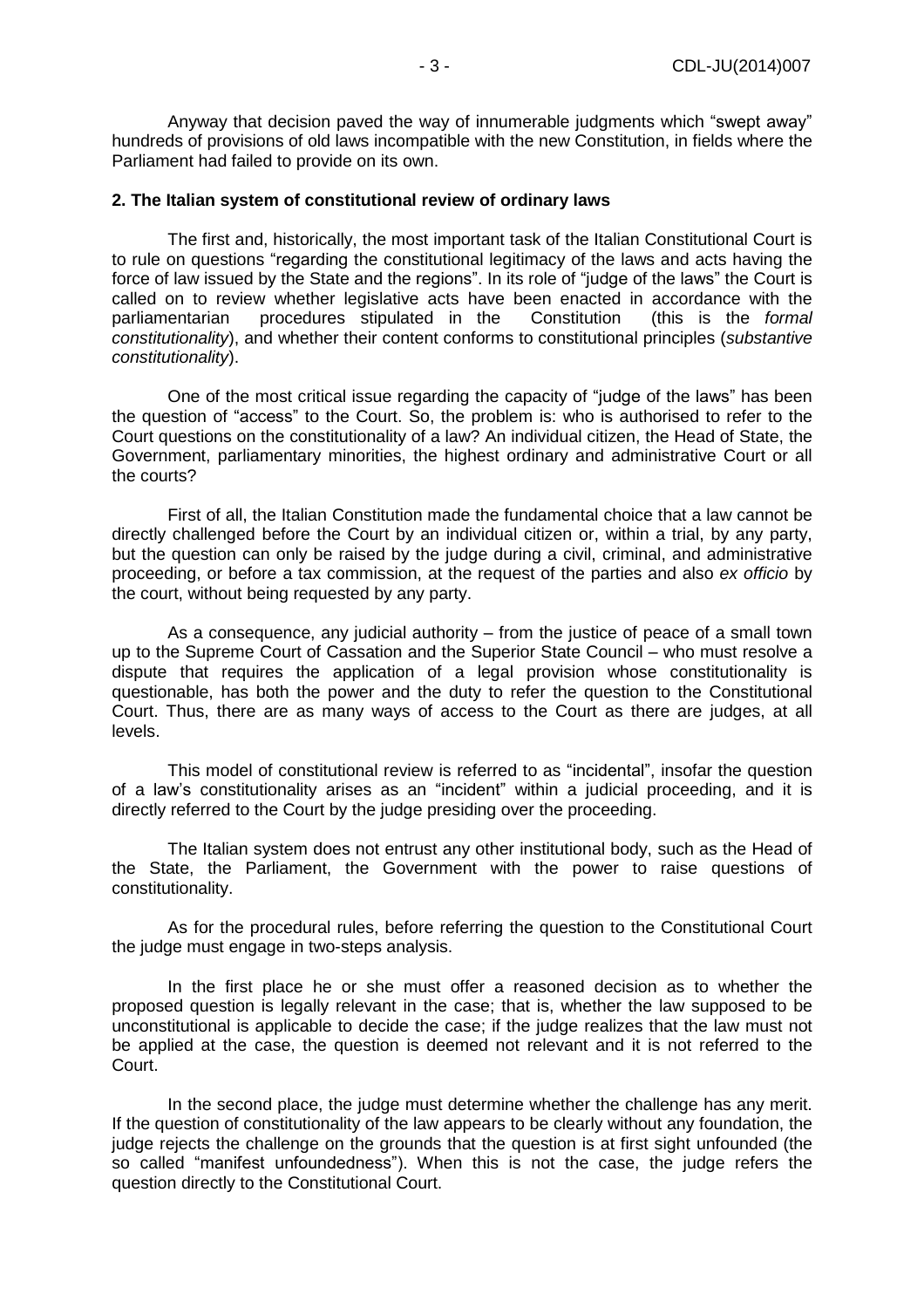To use a happy expression coined by a famous Italian lawyer who was a member of the Constituent Assembly, ordinary judges serve as "gatekeepers" of constitutional adjudication, since they have the power to open or close the door that allows access to the Court.

At the beginning it was feared that such a power of judges would prevent an easy and broad access to the Court; that is, that the "door" would prove too "narrow" and that it would have been better to provide direct recourse by individual to the Constitutional Court for the protection of fundamental rights. Italian experience has shown, however, that far from keeping the door closed, ordinary judges – above all young judges of first instance court opened the door with great frequency, so that the real risk was of overwhelming the docket of the Constitutional Court with a deluge of constitutional questions.

### **3. The dialogue between ordinary courts and the Constitutional Court**

Far from leaving the Court without work, the judge's function of filter or gatekeeper gave rise to positive results. Indeed, in judicial proceeding statutes are considered not only in the abstract, but also in relation to their possible applications and consequences in concrete cases. The problems of constitutionality are thus multiplied given the infinite variety of concrete situations to which the laws apply.

Moreover, the constitutions are not a mere compilation of legal provisions; they express the underlying principles that inspire the entire legal system of a country. Thus, the constitutionality of a law is rarely a question of a simple conflict between ordinary laws and constitutional norms, but it is the way in which constitutional principles are applied in real terms in the real world and life of the people.

Besides, we must take into account that the meaning of legislative provisions are often controversial and it is up to all the judges to interpret and apply the laws in the light of constitutional principles. It is not unusual for judges, when they are uncertain as to how to interpret a particular statute, to refer to the Constitutional Court questions that could be avoided by interpreting the law in accordance with constitutional principles. This being the case, it is not unusual for the Court - whose task is not to interpret statutes, but to review their constitutionality – to respond by inviting the judge to try, insofar it is possible, to interpret the law in accordance with the Constitution, or, more rarely, to suggest the interpretation consistent with the Constitution.

This kind of 'dialogue' between Constitutional court and judges is always present in the Court's decisions, starting from the decisions with whom the Court rejects the constitutional challenge because the question is "unfounded" or sustains the challenge and declares the law unconstitutional. The dialogue with the judge also occurs when the Court finds the question "inadmissible" because the judge has not indicated the right reasons of the infringement of the Constitution or the reasons why the application of the challenged law is relevant in the specific case. Sometimes the Court rejects the question not because it is unfounded, but because the judge has interpreted the law in a non-appropriate way, while a right interpretation would render the provision consistent with the Constitution. This occurs in the so-called "interpretative" decisions, when the Court suggests there is a way of interpreting the provision in accordance with the Constitution.

Interpretative decisions are formally binding only for the judge who referred the question. If other judges disagree with the constitutional interpretation the Court, taking into account that the ordinary courts don't accept the interpretation conform to Constitution, is compelled to declare the provision unconstitutional.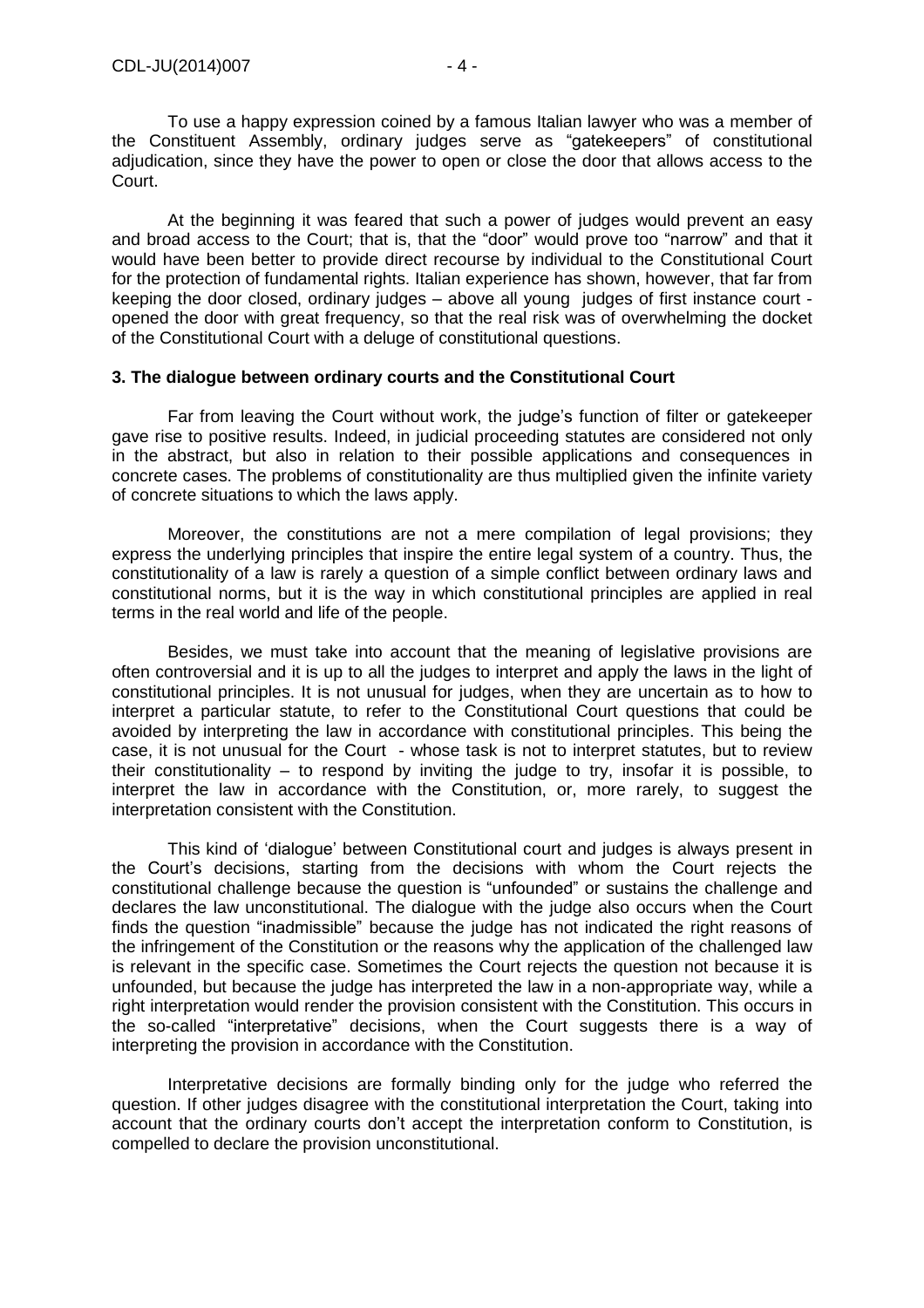So, there is a permanent 'dialogue' between the Constitutional Court and the thousands of ordinary judges. This 'dialogue', which supplies the greater part of constitutional jurisprudence, is just made possible by the system of incidental review of laws adopted by the Italian Constitution.

It is worth mentioning that the Court's permanent dialogue is not only with the judiciary, but also with the legislative power. At time in its reasoning the Court addresses itself to the Parliament in a form of a "warning" which contains suggestions and guidance for resolving at the legislative level in accordance with the Constitution critical questions of constitutionality raised during a judicial proceeding.

#### **4. The Jordanian system of constitutional review**

Coming to a short comparison between Jordan and Italy, we can say that the Jordanian system of constitutional review set forth in Article 60 of the Constitution and in the 2012 law number 15 on the Constitutional Court, is quite different from the Italian model.

First of all the Jordanian system entrusts the Senate, the Lower House of the Parliament, and the Council of Ministers with the power to challenge directly before the Constitutional Court the constitutionality of a given law or regulation. It is difficult for the Italian tradition to understand the reasons of this kind of direct access to the Constitutional Court: in fact, if the Senate and the Lower House of the Parliament hold that a law is unconstitutional, they may exercise the direct power to enact another law in accordance with the Constitution; as for the Council of Ministers, it could take the initiative to propose before the Parliament a draft law consistent with the Constitution.

Moreover, the decision of the Constitutional Court should have an indisputable political meaning, contrary to its nature of an impartial and independent body. The Constitutional Court should play the role of a third legislative chamber, to which other state powers can petition to contest or amend legislative choices by an abstract point of view, not related to an actual question of constitutionality raised during a judicial proceeding.

Anyway, this is not the main problem of the Jordanian system of access to the Constitutional Court. The most critical issue deals with the mechanism provided for by Article 11 of the 2012 law. It provides that the judge, also when deems justified the challenge of constitutionality raised during a judicial proceeding by the parties, cannot refer directly the question to the Constitutional Court, but she or he must refer the case to the Court of Cassation which is the only judicial body entrusted with the exclusive power to raise the question of constitutionality. Moreover, it seems that Article 11 does not provide that the judge can refer *ex officio* the question of constitutionality to the Court of Cassation, but she or he must be requested beforehand by the parties.

While in the Italian system the power of referring questions of constitutionality is widespread among all courts, and the judge can also take *ex officio* the initiative to raise the question, the Jordanian law adopted a rigid and centralized system of control on the lower courts, which does not favour the access to the Constitutional Court. I know that during the first year of functioning of the Constitutional Court, 14 questions of constitutionality have been referred by lower courts to the Court of Cassation, 8 have been accepted and 3 rejected by the Constitutional Court, 3 are pending. Taking into account the Jordanian model of constitutional review, I suppose that the main reason why so few cases have been referred to the Constitutional Court rests on the system that does not give to all the judges the chance to have a permanent and direct 'dialogue' with the Constitutional Court. Perhaps lower judges don't like to be submitted to the control of the Court of Cassation.